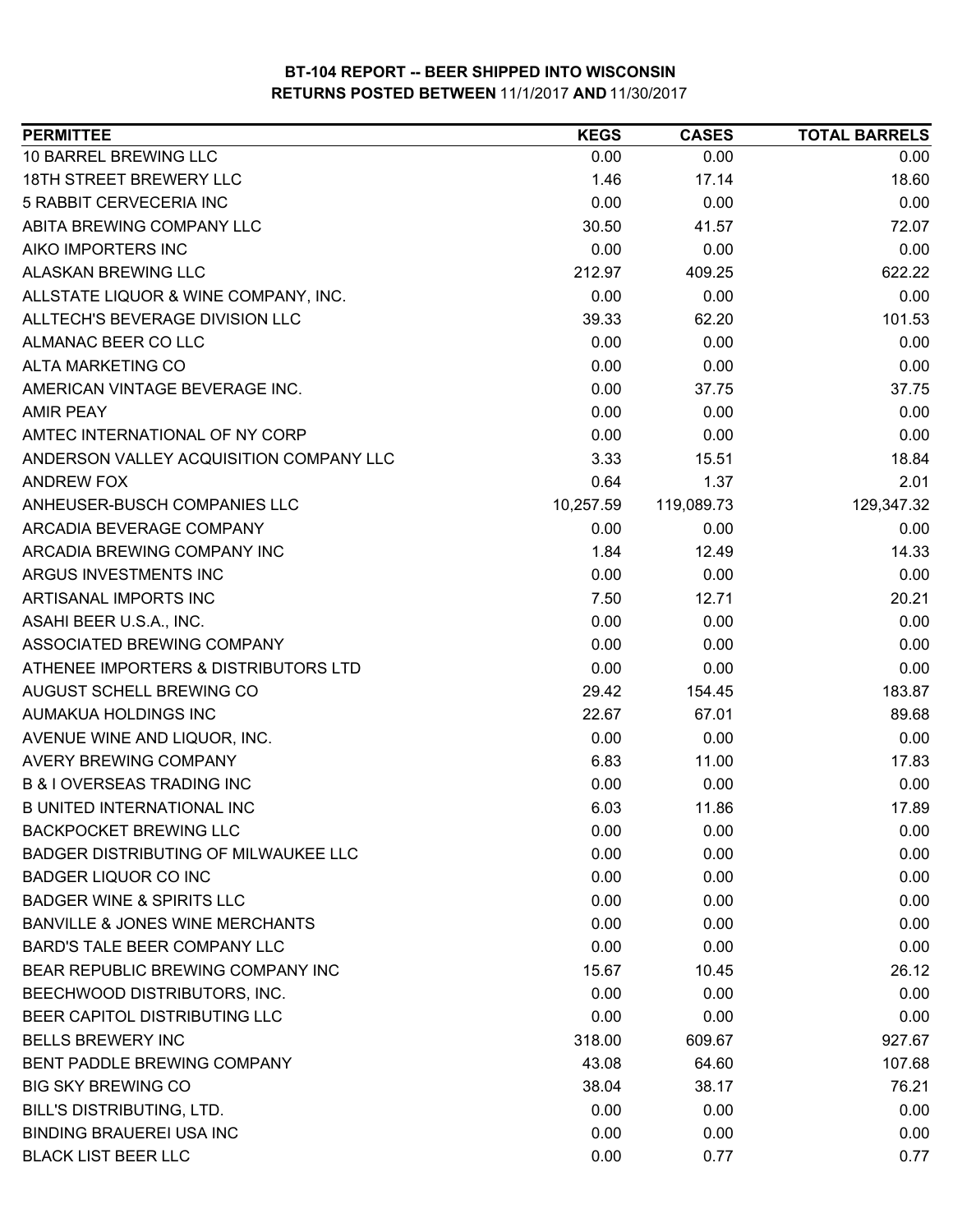| <b>PERMITTEE</b>                        | <b>KEGS</b> | <b>CASES</b> | <b>TOTAL BARRELS</b> |
|-----------------------------------------|-------------|--------------|----------------------|
| <b>BLACKROCKS BREWERY LLC</b>           | 9.00        | 41.00        | 50.00                |
| BLUE POINT BREWING COMPANY INC          | 0.00        | 0.00         | 0.00                 |
| <b>BLUME BRAUHAUS LLC</b>               | 1.25        | 2.23         | 3.48                 |
| <b>BOSTON BEER CORPORATION</b>          | 529.50      | 3,715.32     | 4,244.82             |
| <b>BOULDER BEER INC</b>                 | 28.00       | 21.34        | 49.34                |
| BRAU BROTHERS BREWING COMPANY, LLC      | 0.00        | 0.00         | 0.00                 |
| BREAKTHRU BEVERAGE GROUP LLC            | 0.00        | 0.00         | 0.00                 |
| BREAKTHRU BEVERAGE GROUP LLC            | 0.00        | 0.00         | 0.00                 |
| BREAKTHRU BEVERAGE WISCONSIN NORTH LLC  | 0.00        | 0.00         | 0.00                 |
| BRECKENRIDGE BREWERY LLC                | 0.00        | 0.00         | 0.00                 |
| <b>BRIAN EWING</b>                      | 25.96       | 45.03        | 70.99                |
| BROWN-FORMAN CORPORATION                | 0.00        | 55.04        | 55.04                |
| BUFFALO CREEK BREWING LLC               | 0.00        | 0.00         | 0.00                 |
| <b>BURNING BROTHERS BREWING LLC</b>     | 0.00        | 7.74         | 7.74                 |
| C.J.W., INC.                            | 0.00        | 0.00         | 0.00                 |
| CANAL STREET BREWING CO LLC             | 172.00      | 1,016.51     | 1,188.51             |
| CAPITOL-HUSTING COMPANY, INC.           | 0.00        | 0.00         | 0.00                 |
| <b>CAROLE MINOGUE</b>                   | 0.00        | 0.00         | 0.00                 |
| CARRIAGE HOUSE IMPORTS, LTD.            | 0.00        | 109.05       | 109.05               |
| CASCADE BREWING COMPANY LLC             | 0.00        | 0.00         | 0.00                 |
| CENTRAL BEER DISTRIBUTORS, INC.         | 0.00        | 0.00         | 0.00                 |
| CENTRAL BEER IMPORT & EXPORT INC        | 0.00        | 0.00         | 0.00                 |
| CHAS A BERNICK INC                      | 0.00        | 0.00         | 0.00                 |
| CHAS A BERNICK INC                      | $-3.00$     | $-99.30$     | $-102.30$            |
| CHATHAM IMPORTS INC                     | 0.00        | 0.00         | 0.00                 |
| CHICAGO BREW WERKS INC                  | 0.00        | 0.00         | 0.00                 |
| <b>CHRIS MICHNER</b>                    | 15.00       | 19.60        | 34.60                |
| <b>CHRISTIAN P SCHAEFER</b>             | 0.00        | 0.00         | 0.00                 |
| <b>CLASSIC BREWING COMPANY</b>          | 0.00        | 90.58        | 90.58                |
| COLD SPRING BREWING COMPANY             | 0.00        | 0.00         | 0.00                 |
| <b>COMEBACK BREWING INC</b>             | 0.00        | 0.00         | 0.00                 |
| CORONADO BREWING COMPANY INC            | 17.15       | 0.00         | 17.15                |
| <b>CRAFT BREW ALLIANCE INC</b>          | 0.00        | 0.00         | 0.00                 |
| <b>CRAFT IMPORTS LLC</b>                | 0.00        | 0.00         | 0.00                 |
| <b>CRAFT REVOLUTION LLC</b>             | 1.00        | 8.71         | 9.71                 |
| <b>CROWN IMPORTS LLC</b>                | 0.00        | 9,475.75     | 9,475.75             |
| <b>CUSTOM CALIFORNIA CRAFT BEER LLC</b> | 0.00        | 0.00         | 0.00                 |
| D&V INTERNATIONAL INC                   | 16.77       | 21.47        | 38.24                |
| <b>DAILY CELLARS LLC</b>                | 0.00        | 0.00         | 0.00                 |
| <b>DANNY RAKOVIC</b>                    | 0.00        | 3.24         | 3.24                 |
| DEAN DISTRIBUTING, INC.                 | 0.00        | 0.00         | 0.00                 |
| DEAN DISTRIBUTING, INC.                 | 0.00        | 0.00         | 0.00                 |
| <b>DEBORAH MARIE WINTER</b>             | 0.00        | 0.00         | 0.00                 |
| DEFIANCE BREWERY LLC                    | 0.00        | 0.00         | 0.00                 |
| <b>DELIA E RODRIGUEZ</b>                | 0.00        | 0.00         | 0.00                 |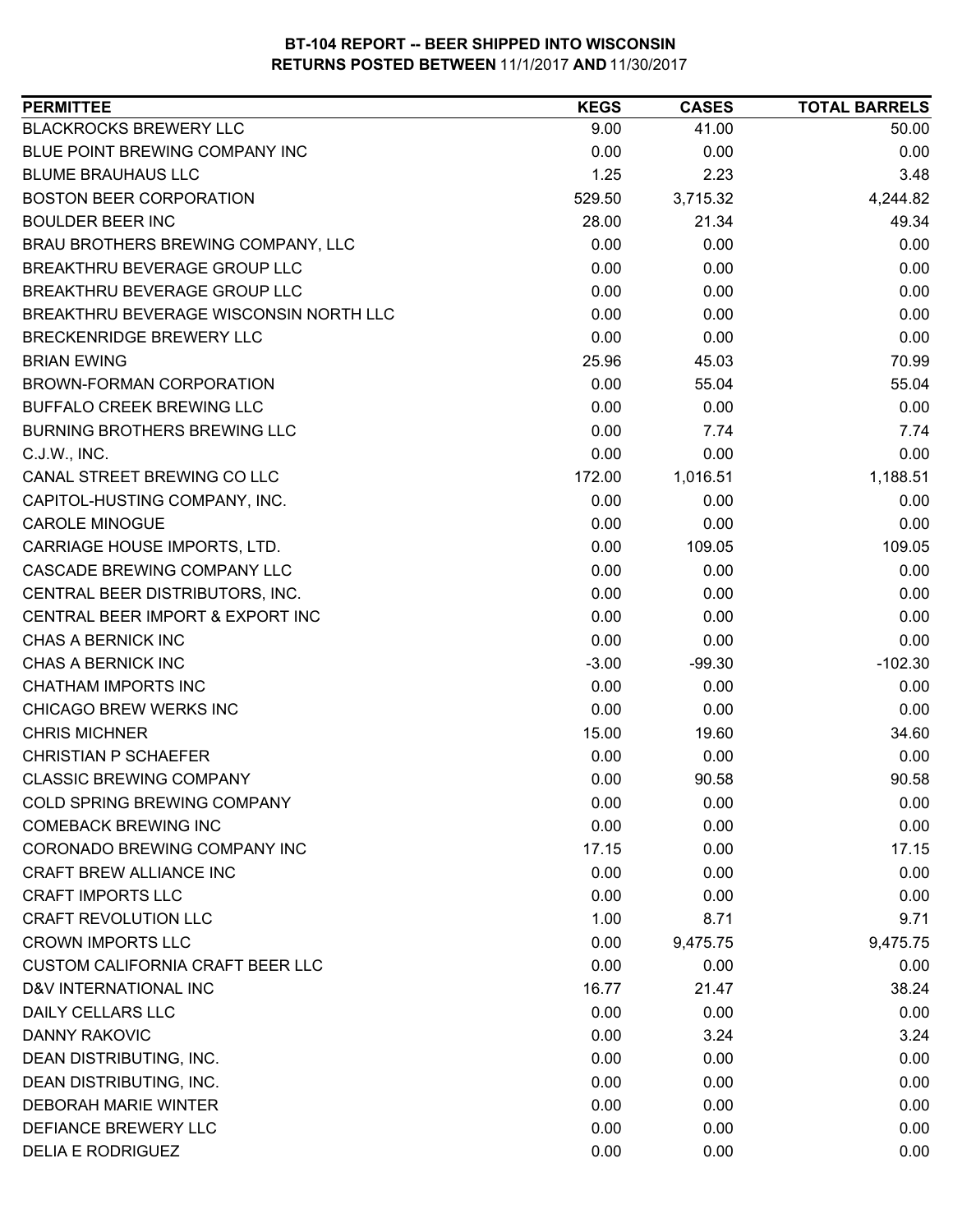| <b>PERMITTEE</b>                           | <b>KEGS</b> | <b>CASES</b> | <b>TOTAL BARRELS</b> |
|--------------------------------------------|-------------|--------------|----------------------|
| DESCHUTES BREWERY INC                      | 198.49      | 287.42       | 485.91               |
| DESTIHL HOLDINGS LLC                       | 0.00        | 0.00         | 0.00                 |
| DETROIT RIVERTOWN BREWING LLC              | 0.00        | 0.00         | 0.00                 |
| DIAGEO BEER COMPANY USA                    | 390.00      | 2,832.85     | 3,222.85             |
| DISCOUNT LIQUOR, INC.                      | 0.00        | 0.00         | 0.00                 |
| DOANE DISTRIBUTING, INC.                   | 0.00        | 0.00         | 0.00                 |
| DOGFISH HEAD CRAFT BREWERY LLC             | 68.66       | 246.17       | 314.83               |
| <b>DOYNA LTD</b>                           | 0.00        | 0.00         | 0.00                 |
| DUVEL MOORTGAT USA LTD                     | 20.44       | 108.91       | 129.35               |
| E & J GALLO WINERY                         | 0.00        | 49.16        | 49.16                |
| EASTERN LIQUORS USA INC                    | 0.00        | 0.00         | 0.00                 |
| EINSTOK BEER COMPANY LP                    | 27.25       | 70.73        | 97.98                |
| EL DORADO BEVERAGE CO                      | 0.00        | 0.00         | 0.00                 |
| <b>ELYSIAN BREWING COMPANY INC</b>         | 0.00        | 0.00         | 0.00                 |
| EPIC BREWING COMPANY LLC                   | 0.00        | 0.00         | 0.00                 |
| EPIC BREWING COMPANY LLC                   | 47.50       | 67.63        | 115.13               |
| <b>FABIANO BROTHERS - WISCONSIN LLC</b>    | 0.00        | 0.00         | 0.00                 |
| FLANIGAN DISTRIBUTING OF DOOR COUNTY, INC. | 0.00        | 0.00         | 0.00                 |
| FLYING DOG BREWERY LLLP                    | 1.67        | 36.58        | 38.25                |
| FOUR SEASONS BEER DISTRIBUTORS INC         | 0.00        | 0.00         | 0.00                 |
| FRANK BEER DISTRIBUTORS, INC.              | 0.00        | 0.00         | 0.00                 |
| FRANK BEER SOUTH LLC                       | 0.00        | 0.00         | 0.00                 |
| FRANK LIQUOR COMPANY, INC.                 | 0.00        | 93.57        | 93.57                |
| FRANK LIQUORS OF LA CROSSE, INC.           | 0.00        | 0.00         | 0.00                 |
| FRED R KARM JR                             | 0.00        | 0.00         | 0.00                 |
| FULTON STREET BREWERY LLC                  | 0.00        | 0.00         | 0.00                 |
| <b>FUNKWERKS INC</b>                       | 0.00        | 0.00         | 0.00                 |
| <b>G &amp; F DISTRIBUTING INC</b>          | 0.00        | 0.00         | 0.00                 |
| <b>G K SKAGGS INC</b>                      | 92.98       | 0.00         | 92.98                |
| <b>GARY'S CORPORATION OF OAK CREEK</b>     | 0.00        | 0.00         | 0.00                 |
| <b>GB SALES MILWAUKEE, INC.</b>            | 0.00        | 0.00         | 0.00                 |
| <b>GELOSO BEVERAGE GROUP LLC</b>           | 0.00        | 34.16        | 34.16                |
| GENERAL BEER DISTRIBUTORS CO.              | 0.00        | 0.00         | 0.00                 |
| <b>GENERAL BEER-NORTHEAST INC</b>          | 0.00        | 0.00         | 0.00                 |
| GENERAL BEER-NORTHEAST INC                 | 0.00        | 0.00         | 0.00                 |
| GENERAL BEER-NORTHWEST, INC.               | 0.00        | 0.00         | 0.00                 |
| GENERAL BEER-NORTHWEST, INC.               | 0.00        | 0.00         | 0.00                 |
| GENERAL BEER-NORTHWEST, INC.               | 0.00        | 0.00         | 0.00                 |
| GENERAL BEVERAGE SALES CO.                 | 0.00        | 0.00         | 0.00                 |
| GENERAL BEVERAGE SALES CO. -- OSHKOSH      | 0.00        | 0.00         | 0.00                 |
| GENERAL BEVERAGE SALES CO.-MILWAUKEE       | 0.00        | 0.00         | 0.00                 |
| <b>GEORGE BOZIC JR</b>                     | 0.00        | 9.85         | 9.85                 |
| <b>GFBC INC</b>                            | 2.83        | 6.14         | 8.97                 |
| <b>GLOBAL VILLAGE IMPORTS LLC</b>          | 0.00        | 0.00         | 0.00                 |
| <b>GMB PARTNERS LLC</b>                    | 19.50       | 40.65        | 60.15                |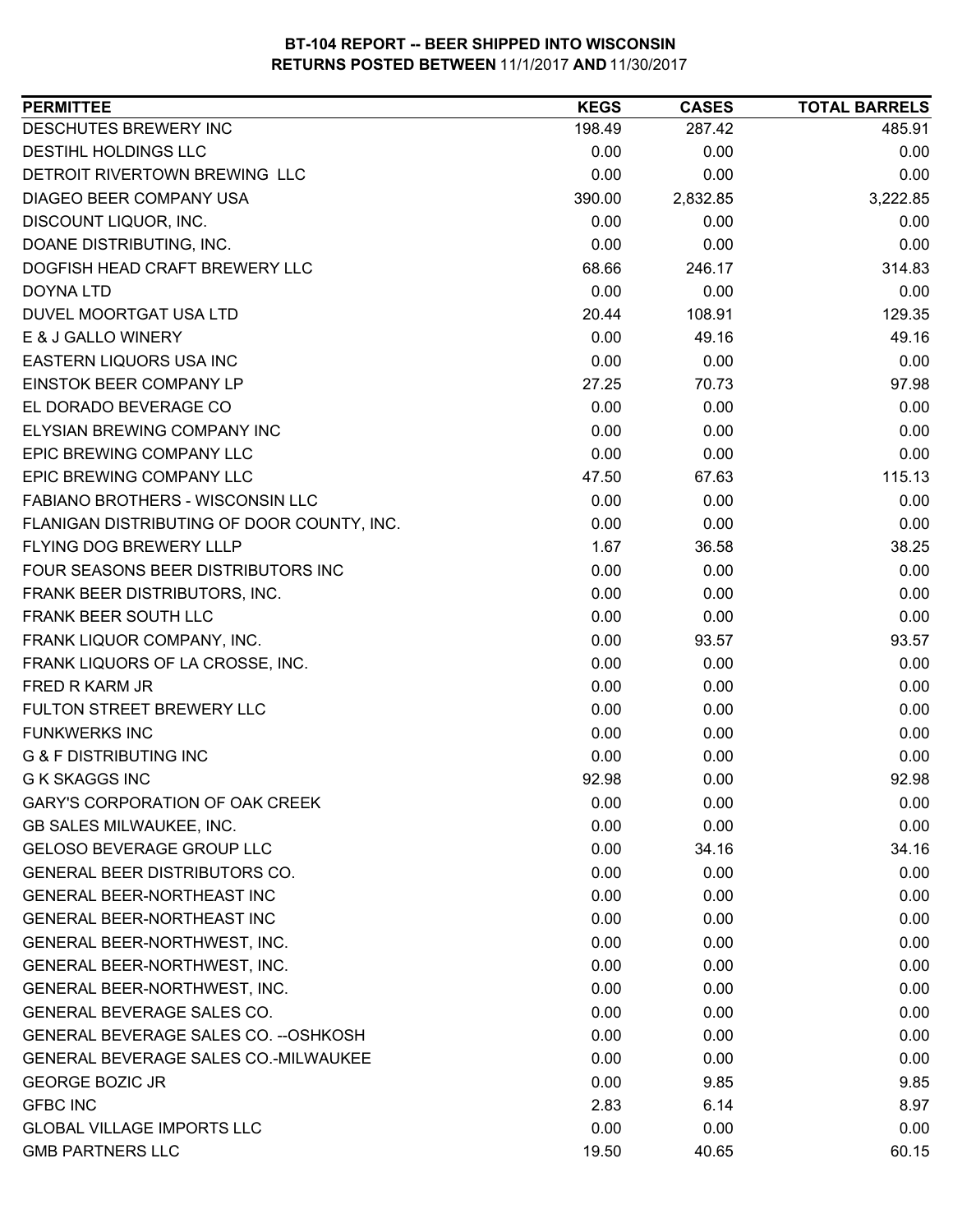| <b>PERMITTEE</b>                                  | <b>KEGS</b> | <b>CASES</b> | <b>TOTAL BARRELS</b> |
|---------------------------------------------------|-------------|--------------|----------------------|
| <b>GRAYSCALE BREWING LLC</b>                      | 0.00        | 0.00         | 0.00                 |
| <b>GREAT CENTRAL BREWING LLC</b>                  | 0.00        | 0.00         | 0.00                 |
| <b>GREGORY S HARDMAN</b>                          | 0.00        | 0.00         | 0.00                 |
| <b>GTBC LLC</b>                                   | 0.00        | 0.00         | 0.00                 |
| H C FOODS CO LTD                                  | 0.00        | 0.00         | 0.00                 |
| <b>HALES ALES LTD</b>                             | 0.00        | 0.00         | 0.00                 |
| HARPOON DISTRIBUTING COMPANY                      | 18.59       | 42.09        | 60.68                |
| HARVEST MOON BREWING LLP                          | 0.00        | 0.00         | 0.00                 |
| HEINEKEN USA INCORPORATED                         | 189.15      | 4,148.64     | 4,337.79             |
| HENDRICKS BEVERAGE, INC.                          | 0.00        | 0.00         | 0.00                 |
| <b>HIGH COUNTRY BREWERY INC</b>                   | 0.00        | 0.00         | 0.00                 |
| HOME BREW MART INC                                | 96.97       | 195.74       | 292.71               |
| HOP BUTCHER FOR THE WORLD LLC                     | 0.00        | 0.00         | 0.00                 |
| <b>ILLYRIAN IMPORT INC</b>                        | 0.00        | 0.00         | 0.00                 |
| <b>INDEED BREWING COMPANY LLC</b>                 | 12.22       | 10.79        | 23.01                |
| INDIAN PEAKS BREWING COMPANY                      | 93.83       | 234.79       | 328.62               |
| <b>INTERNATIONAL DISTILLERS &amp; VINTERS LTD</b> | 0.00        | 39.10        | 39.10                |
| <b>INTERTRADE USA COMPANY</b>                     | 0.00        | 0.00         | 0.00                 |
| <b>IRENE WAGNER</b>                               | 0.00        | 0.00         | 0.00                 |
| <b>IRON HORSE BEVERAGE LLC</b>                    | 0.00        | 0.00         | 0.00                 |
| <b>ISLAND CITY BREWING COMPANY LLC</b>            | 0.84        | 0.00         | 0.84                 |
| <b>JAW PROPERTIES LLC</b>                         | 0.00        | 0.00         | 0.00                 |
| <b>JBR BREWING LLC</b>                            | 10.00       | 7.87         | 17.87                |
| <b>JDZ INC</b>                                    | 7.00        | 0.00         | 7.00                 |
| <b>JOHN J COLLETTI</b>                            | 0.00        | 0.00         | 0.00                 |
| JOHNSON BROTHERS OF WISCONSIN INC                 | 0.00        | 0.00         | 0.00                 |
| <b>JOSHUA DETH</b>                                | 38.49       | 68.32        | 106.81               |
| KAY BEER DISTRIBUTING, INC.                       | 0.00        | 0.00         | 0.00                 |
| KEWEENAW BREWING CO LLC                           | 76.75       | 74.54        | 151.29               |
| KOJIMA & INTERNATIONAL ASSOCIATES INC             | 0.00        | 0.00         | 0.00                 |
| <b>KROMBACHER USA LLC</b>                         | 0.00        | 0.00         | 0.00                 |
| KUHNHENN BREWING CO LLC                           | 0.00        | 0.00         | 0.00                 |
| KYSELA PERE ET FILS LTD                           | 0.00        | 0.00         | 0.00                 |
| LA CROSSE BEVERAGE LLC                            | 0.00        | 0.00         | 0.00                 |
| LABATT USA OPERATING CO LLC                       | 35.33       | 1,367.99     | 1,403.32             |
| <b>LAGUNITAS BREWING CO</b>                       | 204.50      | 464.87       | 669.37               |
| LAKE SUPERIOR BREWING CO LLC                      | 0.00        | 6.17         | 6.17                 |
| LARRY'S DISTRIBUTING CO., INC.                    | 0.00        | 0.00         | 0.00                 |
| LEE BEVERAGE OF WISCONSIN LLC                     | 0.00        | 0.00         | 0.00                 |
| LEE BEVERAGE OF WISCONSIN LLC                     | 0.00        | 0.00         | 0.00                 |
| LEE BEVERAGE OF WISCONSIN LLC                     | 0.00        | 0.00         | 0.00                 |
| LEFT COAST BREWING CO                             | 0.00        | 0.00         | 0.00                 |
| LENA BEVERAGE COMPANY                             | 0.50        | 0.13         | 0.63                 |
| LIFT BRIDGE BREWING TECHNOLOGIES LLC              | 23.99       | 26.13        | 50.12                |
| LOUIS GLUNZ BEER INC                              | 9.35        | 80.57        | 89.92                |
|                                                   |             |              |                      |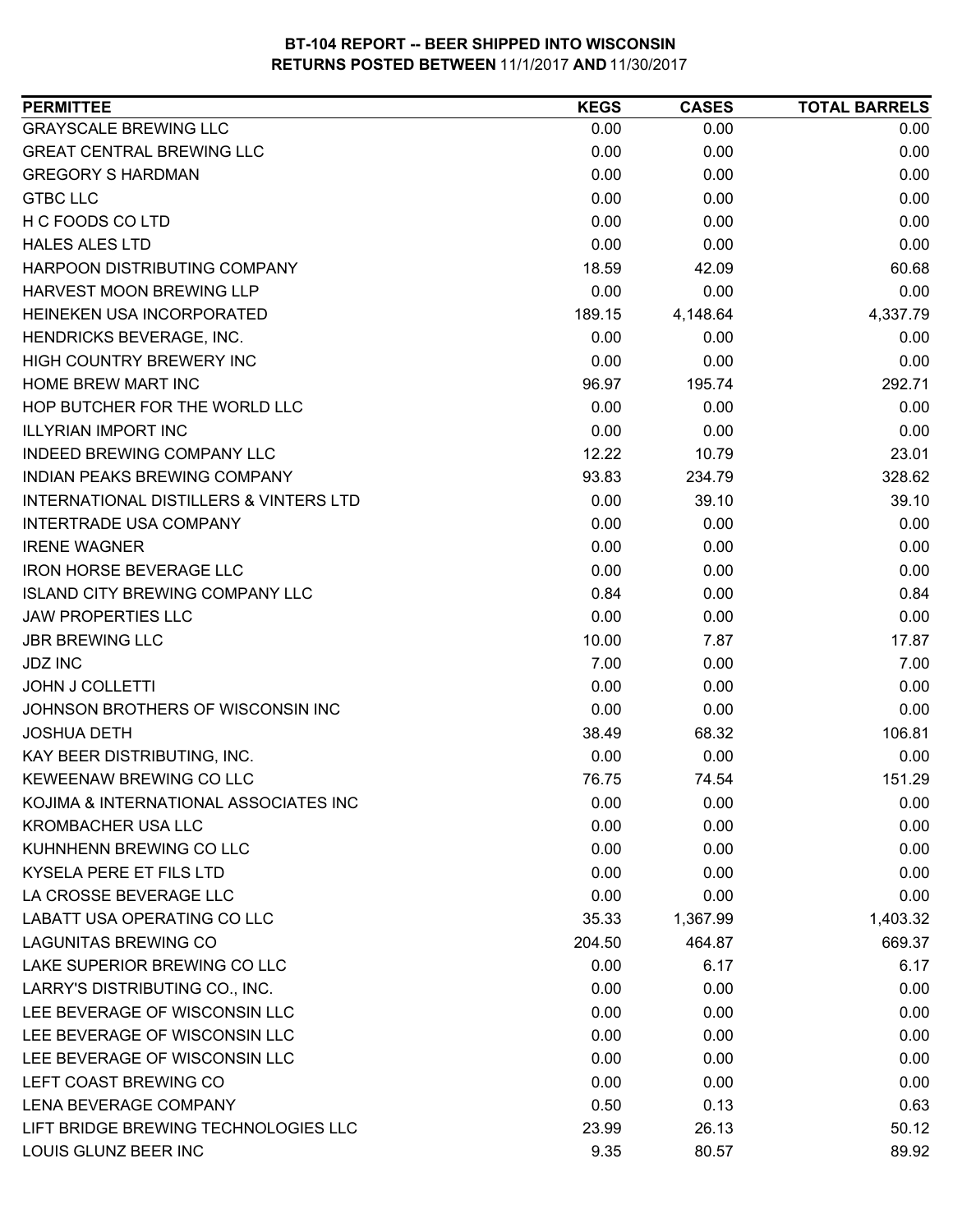| <b>PERMITTEE</b>                     | <b>KEGS</b> | <b>CASES</b> | <b>TOTAL BARRELS</b> |
|--------------------------------------|-------------|--------------|----------------------|
| <b>MANKATO BREWERY LLC</b>           | 0.00        | 0.00         | 0.00                 |
| MANNEKEN-BRUSSEL IMPORTS INC         | 0.00        | 0.00         | 0.00                 |
| MARK ANTHONY BRANDS INC              | 0.00        | 2,071.14     | 2,071.14             |
| MERCHANT DU VIN CORPORATION          | 1.54        | 38.92        | 40.46                |
| METROPOLITAN BREWING LLC             | 0.00        | 0.00         | 0.00                 |
| <b>MHW LTD</b>                       | 5.11        | 7.79         | 12.90                |
| MICHAEL G ANSAY                      | 46.05       | 35.23        | 81.28                |
| MICHAUD DISTRIBUTING INC             | 0.00        | 0.00         | 0.00                 |
| <b>MIKE A WILLERTON</b>              | 0.00        | 0.00         | 0.00                 |
| MILLERCOORS LLC                      | 308.18      | 14,922.91    | 15,231.09            |
| MILLERCOORS LLC                      | 1,005.75    | 16,213.04    | 17,218.79            |
| MILLSTREAM INVESTMENTS INC           | 0.00        | 0.00         | 0.00                 |
| MOR-DALL ENTERPRISES INC.            | 0.00        | 0.00         | 0.00                 |
| MOTHER LODE BREWING LLC              | 0.00        | 10.46        | 10.46                |
| MOUNTAINEER HOLDINGS LLC             | 0.00        | 28.14        | 28.14                |
| MUTUAL WHOLESALE LIQUOR INC          | 0.00        | 0.00         | 0.00                 |
| NDC SYSTEMS LP                       | 80.93       | 0.00         | 80.93                |
| NEBRASKA BREWING CO INC              | 0.00        | 0.00         | 0.00                 |
| NEW BELGIUM BREWING COMPANY INC      | 172.49      | 760.41       | 932.90               |
| NEW HOLLAND BREWING CO LLC           | 0.00        | 0.00         | 0.00                 |
| NEW YORK MUTUAL TRADING CO INC       | 0.00        | 2.14         | 2.14                 |
| NOELKE DISTRIBUTORS, INC.            | 0.00        | 0.00         | 0.00                 |
| NORTH COAST BREWING CO INC           | 4.83        | 33.01        | 37.84                |
| NORTHWEST BEVERAGES, INC.            | 0.00        | 0.00         | 0.00                 |
| NOUVEAU VENTURES LLC                 | 0.00        | 0.00         | 0.00                 |
| OFF-KILTER BREWING INC               | 0.90        | 0.58         | 1.48                 |
| OREGON BREWING COMPANY INC           | 5.11        | 40.49        | 45.60                |
| OTT SCHWEITZER DISTRIBUTORSHIP, INC. | 0.00        | 0.00         | 0.00                 |
| PABST BREWING COMPANY LLC            | 136.34      | 1,494.18     | 1,630.52             |
| PAMPA BEVERAGES LLC                  | 0.00        | 0.00         | 0.00                 |
| PARK RIDGE DISTRIBUTING, INC.        | 0.00        | 0.00         | 0.00                 |
| PATERNO IMPORTS LTD                  | 0.00        | 0.00         | 0.00                 |
| PAULANER USA LLC                     | 252.24      | 285.51       | 537.75               |
| PEHLER DISTRIBUTING, INC.            | 0.00        | 0.00         | 0.00                 |
| PERENNIAL PARTNERS LLC               | 0.00        | 0.00         | 0.00                 |
| <b>PHIL KNUTSEN</b>                  | 0.00        | 0.00         | 0.00                 |
| PHILLIPS WINE COMPANY                | 0.00        | 0.00         | 0.00                 |
| PIPEWORKS PRODUCTION LLC             | 0.00        | 0.00         | 0.00                 |
| PRO-LIQUITECH LLC                    | 0.00        | 0.00         | 0.00                 |
| PROST BREWING COMPANY LLC            | 0.00        | 5.23         | 5.23                 |
| RATAS WHOLESALE LIQUOR COMPANY       | 0.00        | 0.00         | 0.00                 |
| <b>RAVEN BRANDS INC</b>              | 0.00        | 0.00         | 0.00                 |
| <b>REINHARD PAUL PUCHERT</b>         | 0.00        | 0.00         | 0.00                 |
| RELETA BREWING COMPANY LLC           | 0.00        | 10.87        | 10.87                |
| RENEGADE BREWING COMPANY LLC         | 0.00        | 0.00         | 0.00                 |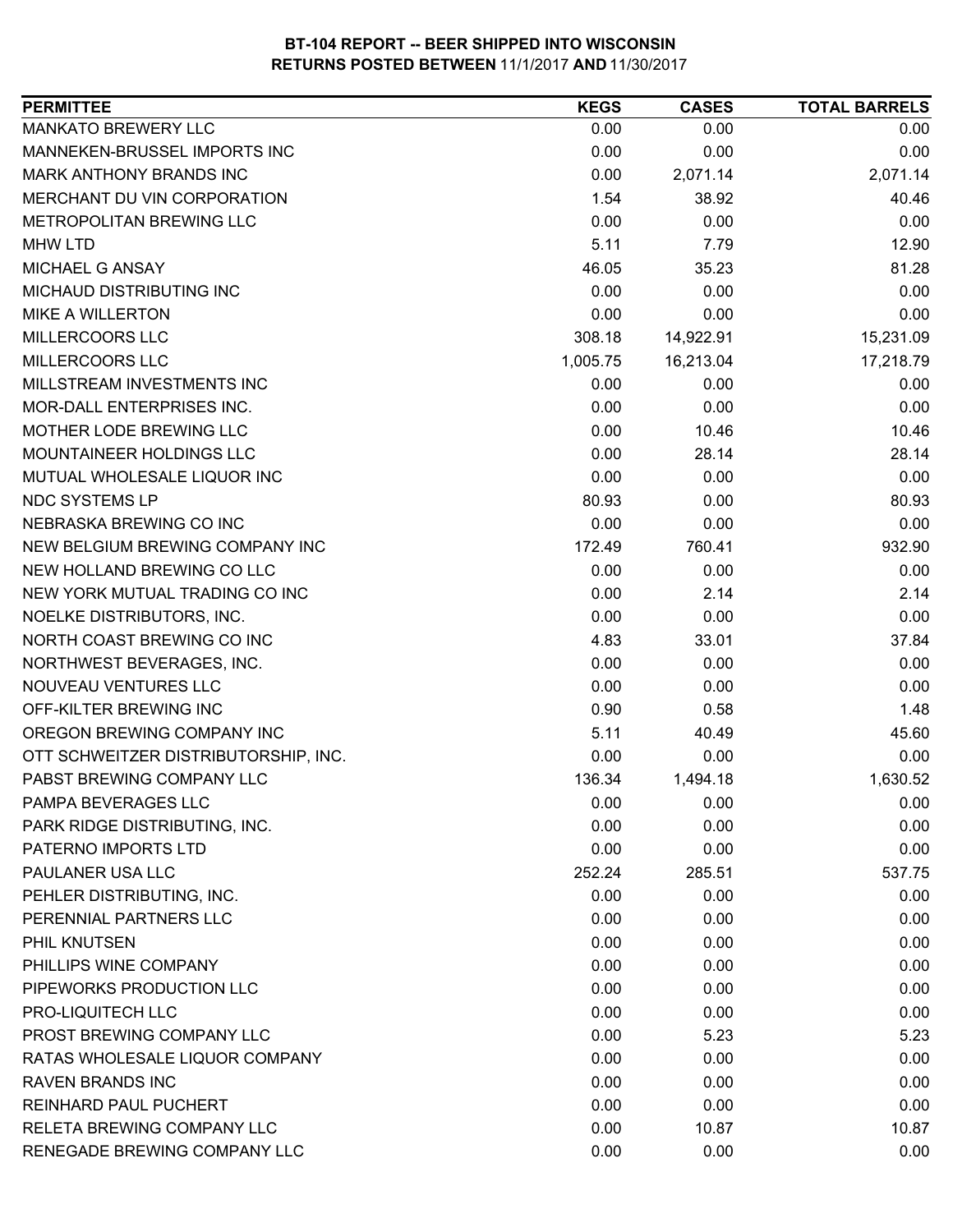| <b>PERMITTEE</b>                      | <b>KEGS</b> | <b>CASES</b> | <b>TOTAL BARRELS</b> |
|---------------------------------------|-------------|--------------|----------------------|
| <b>RICHARD D KATECHIS</b>             | 30.34       | 162.24       | 192.58               |
| S & H INDEPENDENT PREMIUM BRANDS LLC  | $-3.84$     | 0.00         | $-3.84$              |
| S. & S. DISTRIBUTING, INC.            | 0.00        | 0.00         | 0.00                 |
| S. & S. DISTRIBUTING, INC.            | 0.00        | 0.00         | 0.00                 |
| SAPPORO USA INC                       | $-6.80$     | 4.30         | $-2.50$              |
| SARATOGA LIQUOR CO., INC.             | 0.00        | 0.00         | 0.00                 |
| SAUGATUCK BREWING COMPANY INC         | 11.85       | 20.75        | 32.60                |
| <b>SHANE WELCH</b>                    | 1.70        | 36.40        | 38.10                |
| SHELTON BROTHERS INC                  | 0.85        | 12.77        | 13.62                |
| <b>SHORTS BREWING COMPANY</b>         | 16.66       | 22.74        | 39.40                |
| SIERRA NEVADA BREWING COMPANY         | 75.95       | 987.17       | 1,063.12             |
| SINGHA NORTH AMERICA INC              | 0.00        | 0.00         | 0.00                 |
| SOLEMN OATH BREWERY LLC               | 17.50       | 3.70         | 21.20                |
| SP3 LLC                               | 0.00        | 0.00         | 0.00                 |
| <b>SRB OPERATIONS LLC</b>             | 0.00        | 0.00         | 0.00                 |
| ST KILLIAN IMPORTING CO INC           | 56.75       | 461.66       | 518.41               |
| STANLEY STAWSKI DIST CO INC           | 0.00        | 10.40        | 10.40                |
| STEINBECK BREWING COMPANY             | 0.00        | 0.00         | 0.00                 |
| <b>STEVE CRIDER</b>                   | 0.00        | 0.00         | 0.00                 |
| STONE BREWING CO LLC                  | 32.67       | 305.74       | 338.41               |
| SUMMIT BREWING COMPANY                | 155.83      | 342.92       | 498.75               |
| SUN KING BREWING CO LLC               | 0.00        | 0.00         | 0.00                 |
| SUPERIOR BEVERAGES LLC                | 0.00        | 0.00         | 0.00                 |
| <b>SURLY BREWING COMPANY</b>          | 390.26      | 366.49       | 756.75               |
| SURVILLE ENTERPRISES CORP             | 0.00        | 0.00         | 0.00                 |
| SYLWESTER KOLAKOWSKI                  | 0.00        | 0.00         | 0.00                 |
| TABLEBLUFF BREWING CO INC             | 0.00        | 0.00         | 0.00                 |
| TALLGRASS BREWING COMPANY INC         | 34.83       | 54.00        | 88.83                |
| THE BROOKLYN BREWERY CORPORATION      | 0.00        | 0.00         | 0.00                 |
| THE BRUERY LLC                        | 0.00        | 0.00         | 0.00                 |
| THE CHURCH STREET BREWING COMPANY LLC | 0.00        | 0.00         | 0.00                 |
| THE DUDES' BREWING COMPANY LLC        | 0.00        | 0.00         | 0.00                 |
| THE GAMBRINUS COMPANY                 | 83.00       | 200.32       | 283.32               |
| THE GREAT LAKES BREWING CO            | 92.32       | 157.77       | 250.09               |
| THE R.S. LIPMAN COMPANY               | 0.00        | 0.00         | 0.00                 |
| THE TRI CITY BREWING COMPANY          | 0.00        | 0.00         | 0.00                 |
| THE VETERAN BEVERAGE COMPANY          | 0.00        | 0.00         | 0.00                 |
| THREE FLOYDS BREWING LLC              | 174.83      | 216.74       | 391.57               |
| <b>TIGHTHEAD BREWING COMPANY</b>      | 0.00        | 0.00         | 0.00                 |
| <b>TODD FYTEN</b>                     | 0.00        | 0.00         | 0.00                 |
| <b>TOPPLING GOLIATH INC</b>           | 1.50        | 401.09       | 402.59               |
| TRIANGLE DISTRIBUTING COMPANY, INC.   | 0.00        | 0.00         | 0.00                 |
| <b>TRI-MART COMPANY LLC</b>           | 0.00        | 0.00         | 0.00                 |
| TROIKA BREWING COMPANY LLC            | 0.00        | 0.00         | 0.00                 |
| TRUCKEE CRAFT BREWING                 | 0.00        | 0.00         | 0.00                 |